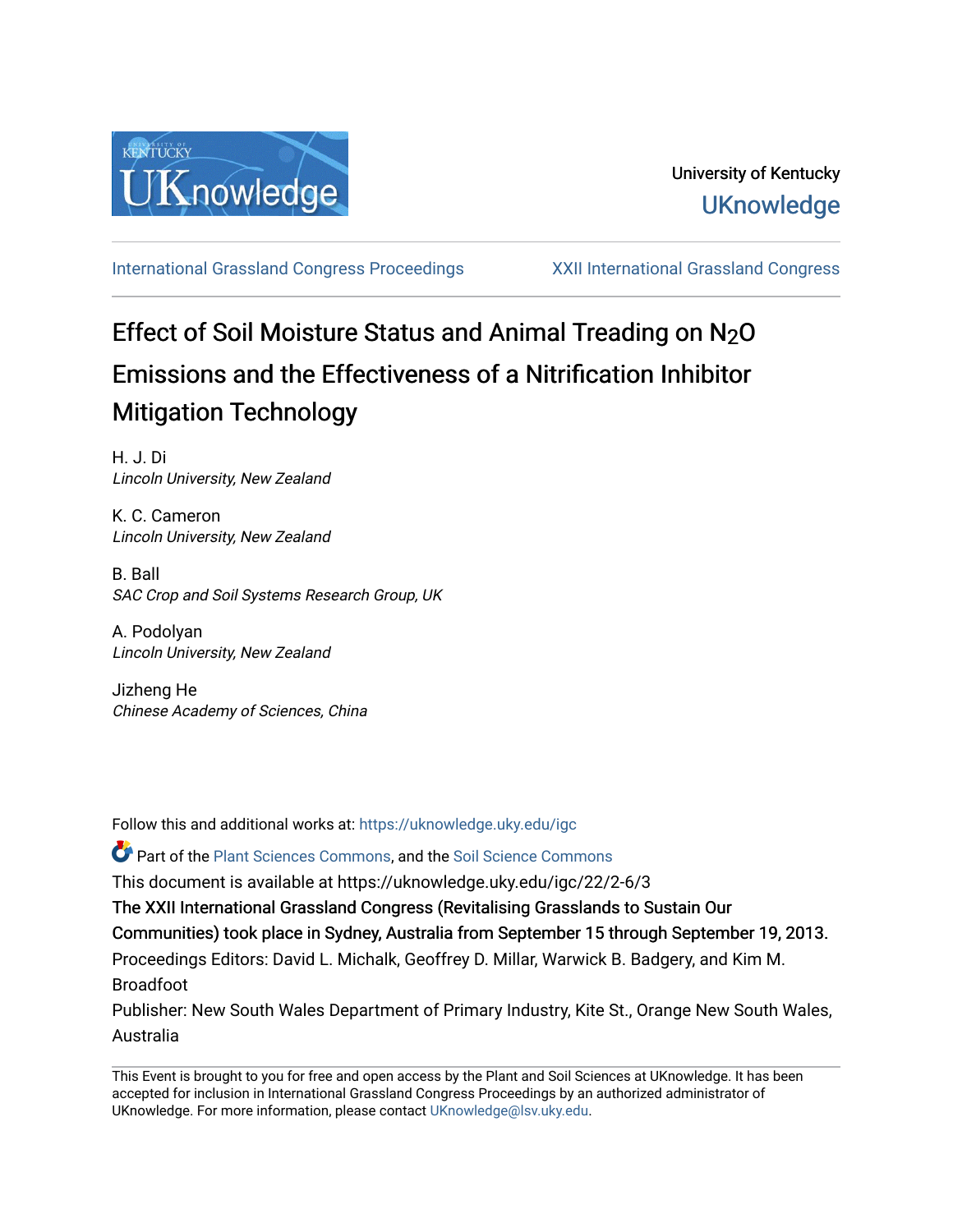# Effect of soil moisture status and animal treading on  $N_2O$  emissions and the effectiveness of a nitrification inhibitor mitigation technology

*HJ Di <sup>A</sup> , KC Cameron A, B Ball B and A Podolyan<sup>A</sup> and Jizheng He C*

<sup>A</sup> Centre for Soil and Environmental Research, PO Box 84, Lincoln University, Lincoln, 7647, Christchurch, New Zealand

B SAC Crop and Soil Systems Research Group, West Mains Road, Edinburgh, EH9 3JG UK

<sup>C</sup> State Kev Laboratory of Urban and Regional Ecology, Research Center for Eco-Environmental Sciences, Chinese Academy of Sciences, Beijing 100085, China

Contact email: hong.di@lincoln.ac.nz

**Keywords:** Nitrous oxide, soil moisture, animal treading, nitrification inhibitor.

## **Introduction**

Nitrous oxide  $(N_2O)$  is a potent greenhouse gas with a longterm global warming potential about 298 times that of carbon dioxide  $(CO<sub>2</sub>)$ . In grazed grassland, most of the  $N<sub>2</sub>O$  is emitted from nitrogen (N) excreted by the grazing animal, particularly in the animal urine. When the soil is wet, such as that in winter grazing conditions, animal grazing can cause soil structural damage, leading to soil compaction. The combination of a wet soil plus soil compaction is particularly conducive for  $N<sub>2</sub>O$  production. A nitrification inhibitor technology using dicyandiamide (DCD) has been developed to reduce  $N_2O$  emissions from grazed grassland (Di and Cameron 2002; 2003). However, the efficacy of this technology under wet and compact soil conditions has not been well studied.

The objectives of this study were to determine: (1) The impact of soil moisture content on the abundance of ammonia oxidizers and  $N_2O$  emissions; (2) the impact of animal treading on  $N_2O$  emissions; and (3) The effectiveness of the nitrification inhibitor DCD in reducing N<sub>2</sub>O emissions, as affected by soil moisture status and animal treading.

# **Materials and methods**

A laboratory incubation study was conducted to determine the effect of soil moisture status on the abundance of ammonia oxidizers and  $N<sub>2</sub>O$  emissions using a grassland soil (Horotiu soil: Typic Udivitrand). Two sets of incubations were set up, one set for soil sampling to determine the ammonia oxidizer abundance and the other set for determining  $N_2O$  emissions using a method similar to the static chamber methods by filling up glass bottles to two thirds the height and leave the top third as air space under the lid for  $N_2O$  sampling. Three soil moisture conditions were compared: 60%, 100% and 130% field capacity. For each moisture regime, the following treatments were applied: Control; Control + DCD (dicyandiamide nitrification inhibitor) at the equivalent rate of 10 kg/ha; Urine at 700 kg N/ha (simulating N application rate under a dairy cow urine patch in grazed grassland); Urine + DCD. The incubation vessels were incubated at a constant 12  $\mathrm{°C}$  to simulate late autumn conditions in New Zealand when DCD was applied to reduce nitrate leaching

and  $N_2O$  emissions. Soil samples were collected to determine mineral N concentration and the abundance of ammonia oxidizing bacteria (AOB) and ammonia oxidizing archaea (AOA) using real-time PCR (Di *et al.* 2009). N<sub>2</sub>O emissions were determined over about eight months using gas chromatography (GC).

A field experiment was conducted to determine the impact of animal treading on  $N<sub>2</sub>O$  emissions on a Wakanui sandy loam (Aquic Dystric Utrochrept) (Ball *et al*. 2012). Field plots of 0.5 m diameter were established to simulate dairy cow urine patches. Dairy cow urine at the rate of 1000 kg N/ha was applied to the plots to simulate animal urine deposition. The nitrification inhibitor DCD was applied to some of the plots at 10 kg/ha. Some plots were un-trampled, and some were trampled with a mechanical hoof delivering the same pressure as that of an adult cow hoof walking over the field.  $N_2O$  emissions were determined using field static chamber methods.

#### **Results**

The laboratory incubation study showed that soil moisture content was a major driver affecting the growth of ammonia oxidizing bacteria (AOB) and  $N_2O$  emissions in the soil that received animal urine. Total  $N<sub>2</sub>O$  emissions from the soil at 130% field capacity were 400 times higher than those from the soil at 60% field capacity. Total  $N_2O$ emissions were significantly related to the abundance of AOB *amoA* gene copy numbers but not to that of the AOA. The field plot study showed that animal treading of a wet soil resulted in a reduction in air permeability and air-filled pore space in the top 5 cm soil layer, and led to significant increases in  $N<sub>2</sub>O$  emissions (Fig. 1). Trampling increased average cumulative  $N_2O$  emissions over a three month period from 15.9 kg  $N_2O-N/ha$  to 45.0 kg  $N_2O-N/ha$  in the urine treatments (Fig. 1). DCD was highly effective in reducing  $N_2O$  emissions, with  $N_2O$  emissions being decreased by 58-63%. Trampling did not significantly affect the effectiveness of DCD in reducing  $N<sub>2</sub>O$  emissions. These reductions are similar to those that have been reported previously (*e.g*. Di *et al*. 2010).

#### **Conclusions**

Soil moisture status and animal treading are critical factors